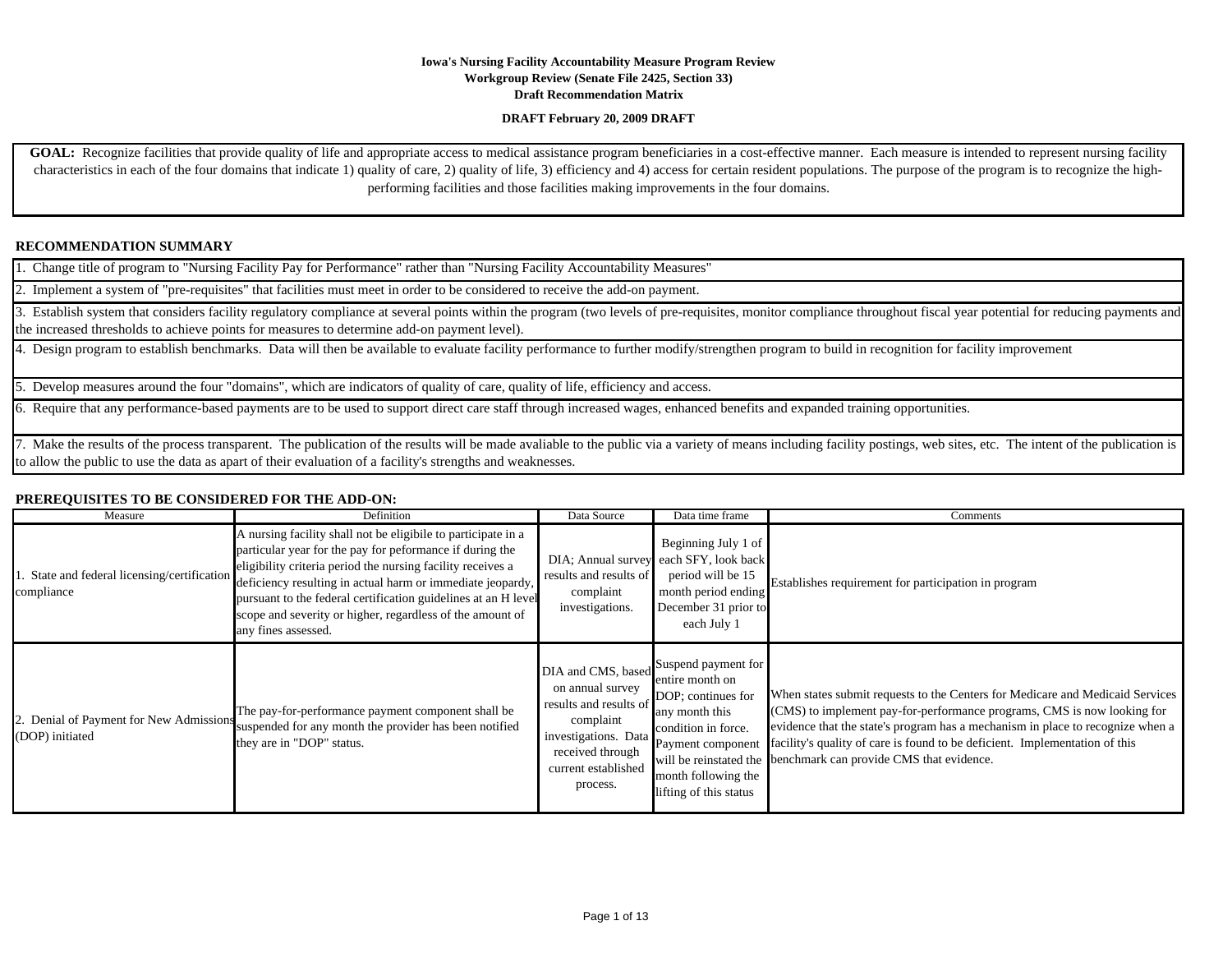#### **DRAFT February 20, 2009 DRAFT**

#### **MONITORING FOR COMPLIANCE WITH PROGRAM PARTICIPATION**

1. Monitor facility survey compliance for the fiscal year in which the add-on payment is made. If a nursing facility receives a deficiency resulting in actual harm pursuant to the federal certification guidelines at a G level scope and severity or higher, the add-on payment shall be reduced by 25% for each such deficiency received during the year beginning July 1. Additionally, if a nursing facility fails to cure any deficiency cited within the time required by the Department of Inspections and Appeals, the add-on payment shall be forfeited and the nursing facility shall not receive any pay-for-perfomance add-on payment for the year beginning July 1.

2. Monitor facility's use of the performance-based add on payments received.

3. Establish a tracking/reporting system that clearly documents the use of pay for performance dollars by each facility. This data will be published and made available to the public.

#### **KEY ELEMENTS CONSIDERED FOR THE PROGRAM PER LEGISLATION**

#### **Legislation Specified Recommendations should include:**

| <b>Legislative Language</b>                                                                                                                                                                                            | <b>How Addressed by Workgroup</b>                                                                                                                                                                                                                                                                                                                                                                                                                                                                                                                                                                                                                                                                                                                                                                                                                                                                                                                                                                                  |
|------------------------------------------------------------------------------------------------------------------------------------------------------------------------------------------------------------------------|--------------------------------------------------------------------------------------------------------------------------------------------------------------------------------------------------------------------------------------------------------------------------------------------------------------------------------------------------------------------------------------------------------------------------------------------------------------------------------------------------------------------------------------------------------------------------------------------------------------------------------------------------------------------------------------------------------------------------------------------------------------------------------------------------------------------------------------------------------------------------------------------------------------------------------------------------------------------------------------------------------------------|
| Acknowledge and establish higher<br>benchmarks for performance-based<br>reimbursement to those nursing facilities<br>meeting the identified and weighted<br>components recommended by the<br>workgroup                 | Recommend moving away from a percentile methodology that changes annually to a system of establishing static benchmarks using a standard deviation methodology, which is a commo<br>measure of statistical dispersion that allows for a better measure of how facilities relate to one another. Periodic evaluation of the benchmarks should be recommended to reflect changes<br>in the industry. This will be accomplished by calculating the mean and standard deviations. 1/2 standard deviation equates to approximately the 67th percentile, meaning 33% of<br>providers will receive points. 1 standard deviation equates to approximately the 84th percentile, meaning 16% of providers will receive points.                                                                                                                                                                                                                                                                                               |
| Reinforce the expectation that the<br>performance-based payments will be used<br>to support direct care and support care<br>staff through increased wages, enhanced<br>benefits and expanded training<br>opportunities | Recommend incorporate as program requirement                                                                                                                                                                                                                                                                                                                                                                                                                                                                                                                                                                                                                                                                                                                                                                                                                                                                                                                                                                       |
| Provide a system for determining<br>compliance with the nursing facility's use<br>of the performance-based payments                                                                                                    | Recommend incorporate as program requirement. Anticipate will become a component of the reimbursement review. Method yet to be determined.                                                                                                                                                                                                                                                                                                                                                                                                                                                                                                                                                                                                                                                                                                                                                                                                                                                                         |
| Identify the best practices that are used in<br>facilities receiving a performance-based<br>facilities in the implementation of those<br>best practices.                                                               | This comprehensive review of the program is the first step in order to identify facility best practices. The addition of new measures, structuring into the four domains, modifying the<br>weighting, basing the measures on industry standards and statewide averages will "raise the bar" for facilities to qualify for the add-on payments. With input from consumer advocates,<br>payment and create a system to assist other the measures will include new dimensions that have not been a part of the program. As the program develops and data is available, additional program reviews should occur to formu<br>system that would assist other facilities in the implementation of the identified best practices. To assist in identifying best practices, the various organizations that review and/or interact<br>with facilities (DEA, DIA, IFMC and DHS) will expand their collaboration and their focus on identifying and sharing those facility attributes that lead to high levels of performance. |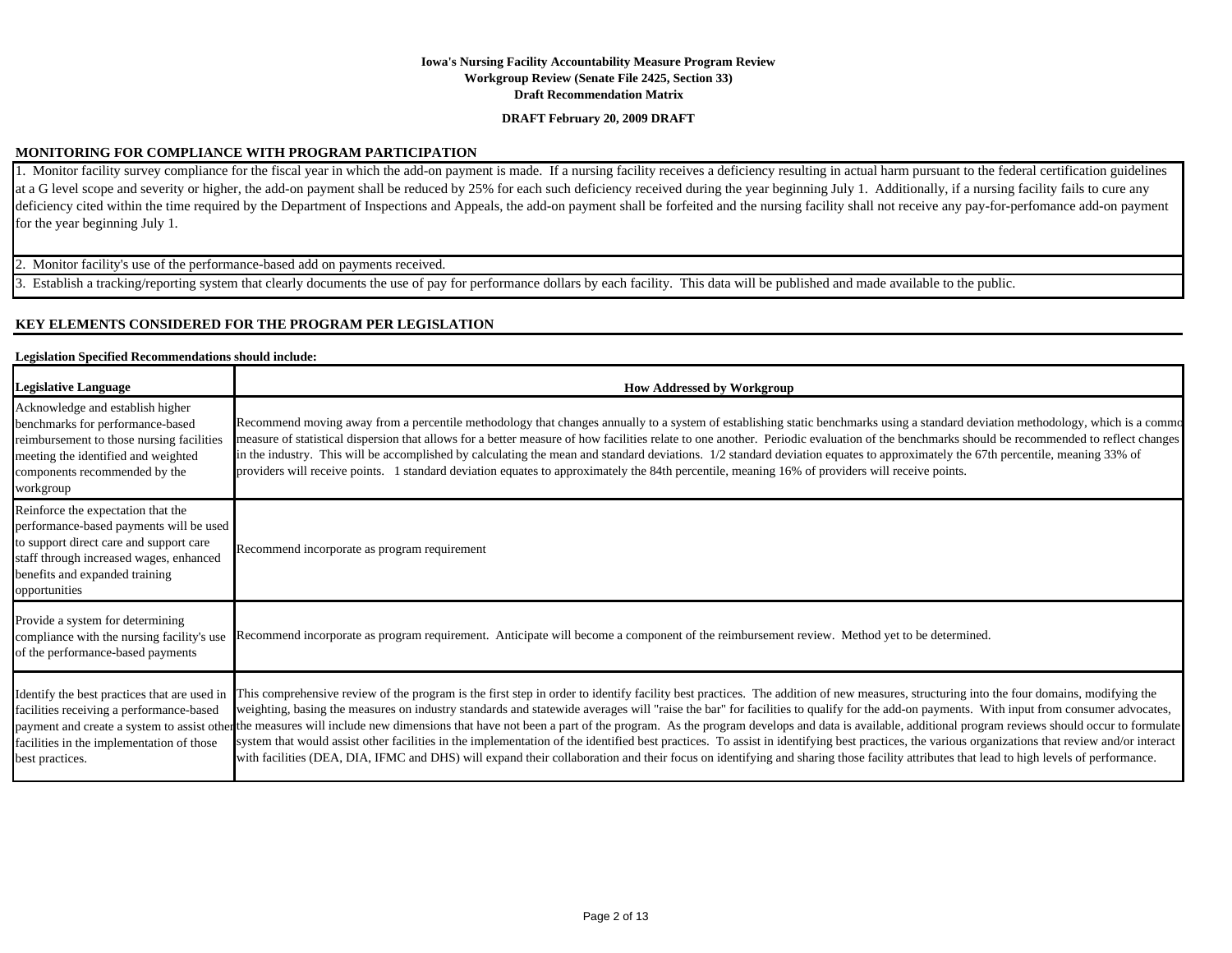#### **DRAFT February 20, 2009 DRAFT**

### **DOMAIN: QUALITY OF LIFE**

| <b>Measure</b>                            | <b>Definition</b>                                                                                                                                                                                               | <b>Points awarded</b> | <b>Data Source</b>                                                    | Data verification                        | Data time frame                                                         | <b>Comments</b>                                                                                                                                                                                                                                                                                                                                                                                            |
|-------------------------------------------|-----------------------------------------------------------------------------------------------------------------------------------------------------------------------------------------------------------------|-----------------------|-----------------------------------------------------------------------|------------------------------------------|-------------------------------------------------------------------------|------------------------------------------------------------------------------------------------------------------------------------------------------------------------------------------------------------------------------------------------------------------------------------------------------------------------------------------------------------------------------------------------------------|
| <b>Sub-Category: Person Directed Care</b> |                                                                                                                                                                                                                 |                       |                                                                       |                                          |                                                                         |                                                                                                                                                                                                                                                                                                                                                                                                            |
| Enhanced Dining (A)                       | (A) Menu options and alternative<br>selections are available for all meals.                                                                                                                                     | 1                     | Completed self-<br>certification form<br>submitted by the<br>facility | Verification process<br>to be determined | Latest survey<br>completed on or<br>reported to IME by<br>May 1         | New measure: Nutrition is an important part of the health<br>and social welfare of the residents. Would require<br>before December 31 development of new form for reporting. Verification<br>would need to be completed with an on-site process, and<br>would require additional administrative expense for DHS.                                                                                           |
| Enhanced Dining (B)                       | (B) Residents have access to food and<br>beverages 24/7 and staff are empowered<br>to honor resident choices                                                                                                    | 1                     | Completed self-<br>certification form<br>submitted by the<br>facility | Verification process<br>to be determined | Latest survey<br>completed on or<br>reported to IME by<br>May 1         | New measure: Nutrition is an important part of the health<br>and social welfare of the residents. Require development<br>before December 31 of new form for reporting. Verification would need to be<br>completed with an on-site process, and would require<br>additional administrative expense for DHS.                                                                                                 |
| Enhanced Dining (C)                       | C) At least one meal per day is offered<br>for an extended period so residents have<br>the choice of what time to eat                                                                                           | $\overline{2}$        | Completed self-<br>certification form<br>submitted by the<br>facility | Verification process<br>to be determined | Latest survey<br>completed on or<br>reported to IME by<br>May 1         | New measure: Nutrition is an important part of the health<br>and social welfare of the residents. Require development<br>before December 31 of new form for reporting. Verification would need to be<br>completed with an on-site process and would require<br>additional administrative expense for DHS.                                                                                                  |
| Resident Activities (A)                   | (A) Activity program exceeds the 35<br>minute per day/per resident minimum<br>requirement                                                                                                                       | 1                     | Financial and<br><b>Statistical Report</b>                            | Verification process<br>to be determined | <b>Statistical Report</b><br>with a FYE of<br>December 31 or<br>earlier | New measure: Without sufficient activity coordination it<br>Latest Financial and can be difficult to engage individuals in leisure and<br>recreational pursuits that promote satisfaction and well<br>being. Require development of new method to capture<br>this data. Verification would need to be completed with<br>an on-site process and would require additional<br>administrative expense for DHS. |
| Resident Activities (B)                   | (B) Activity staff exceeds the required<br>minimum set by law, OR direct care staff<br>is trained to plan and conduct activities<br>and carries out both planned and<br>spontaneous activities on a daily basis | 1                     | Completed self-<br>certification form<br>submitted by the<br>facility | Verification process<br>to be determined | Latest survey<br>completed on or<br>reported to IME by<br>May 1         | New measure: Without sufficient activity coordination it<br>can be difficult to engage individuals in leisure and<br>recreational pursuits that promote satisfaction and well<br>before December 31 being. Require development of new method to capture<br>this data. Verification would need to be completed with an<br>on-site process and would require additional<br>administrative expense for DHS.   |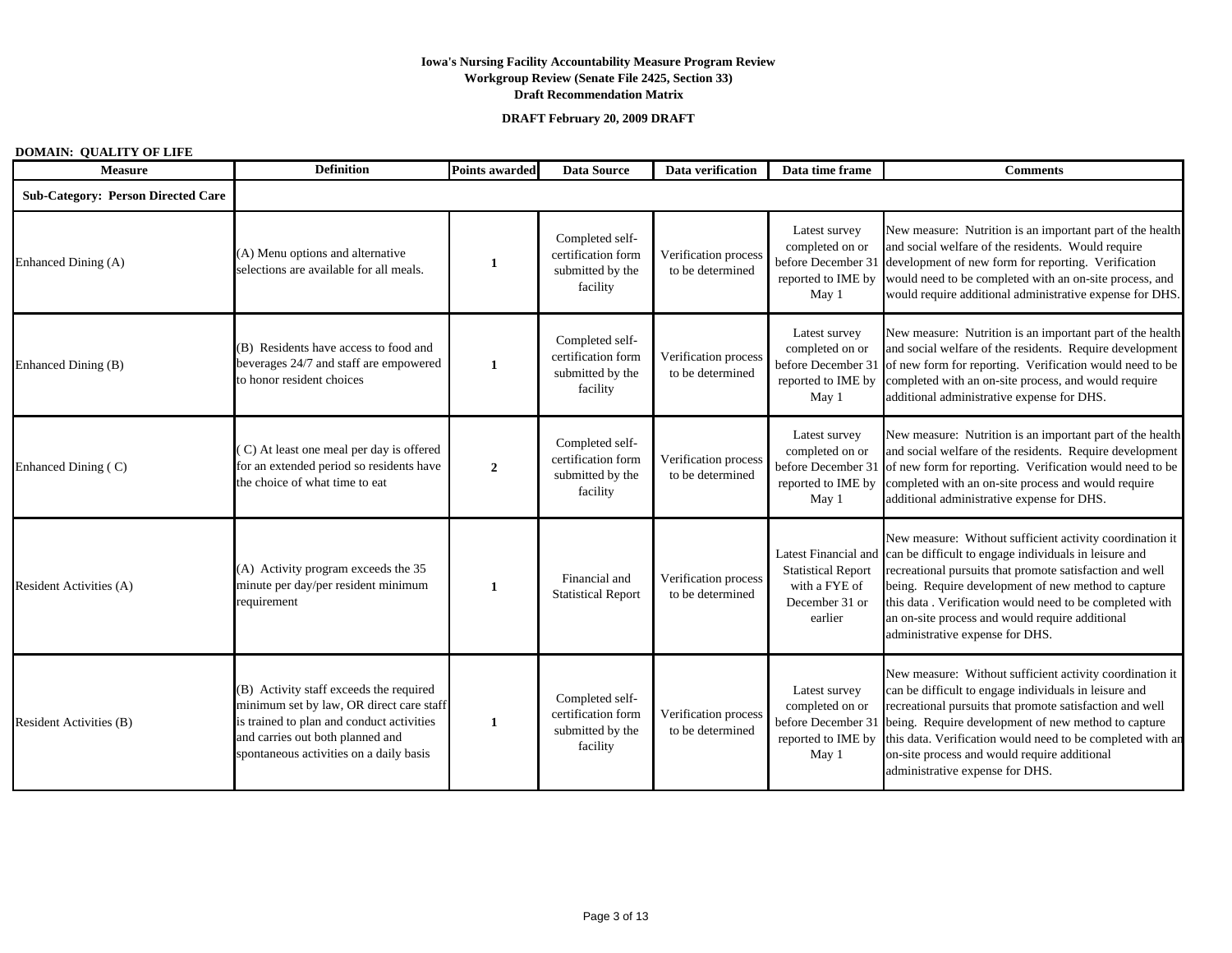**DRAFT February 20, 2009 DRAFT**

| $(C)$ Residents report that activities meet<br>Resident Activities (C)<br>social, emotional and spiritual needs |  | Completed self-<br>certification form<br>submitted by the<br>facility | Verification process<br>to be determined | Latest survey<br>completed on or<br>May 1 | New measure: Without sufficient activity coordination it<br>can be difficult to engage individuals in leisure and<br>recreational pursuits that promote satisfaction and well<br>before December 31 being. Require development of new method to capture<br>reported to IME by this data. Verification would need to be completed with an<br>on-site process and would require additional<br>administrative expense for DHS. |
|-----------------------------------------------------------------------------------------------------------------|--|-----------------------------------------------------------------------|------------------------------------------|-------------------------------------------|-----------------------------------------------------------------------------------------------------------------------------------------------------------------------------------------------------------------------------------------------------------------------------------------------------------------------------------------------------------------------------------------------------------------------------|
|-----------------------------------------------------------------------------------------------------------------|--|-----------------------------------------------------------------------|------------------------------------------|-------------------------------------------|-----------------------------------------------------------------------------------------------------------------------------------------------------------------------------------------------------------------------------------------------------------------------------------------------------------------------------------------------------------------------------------------------------------------------------|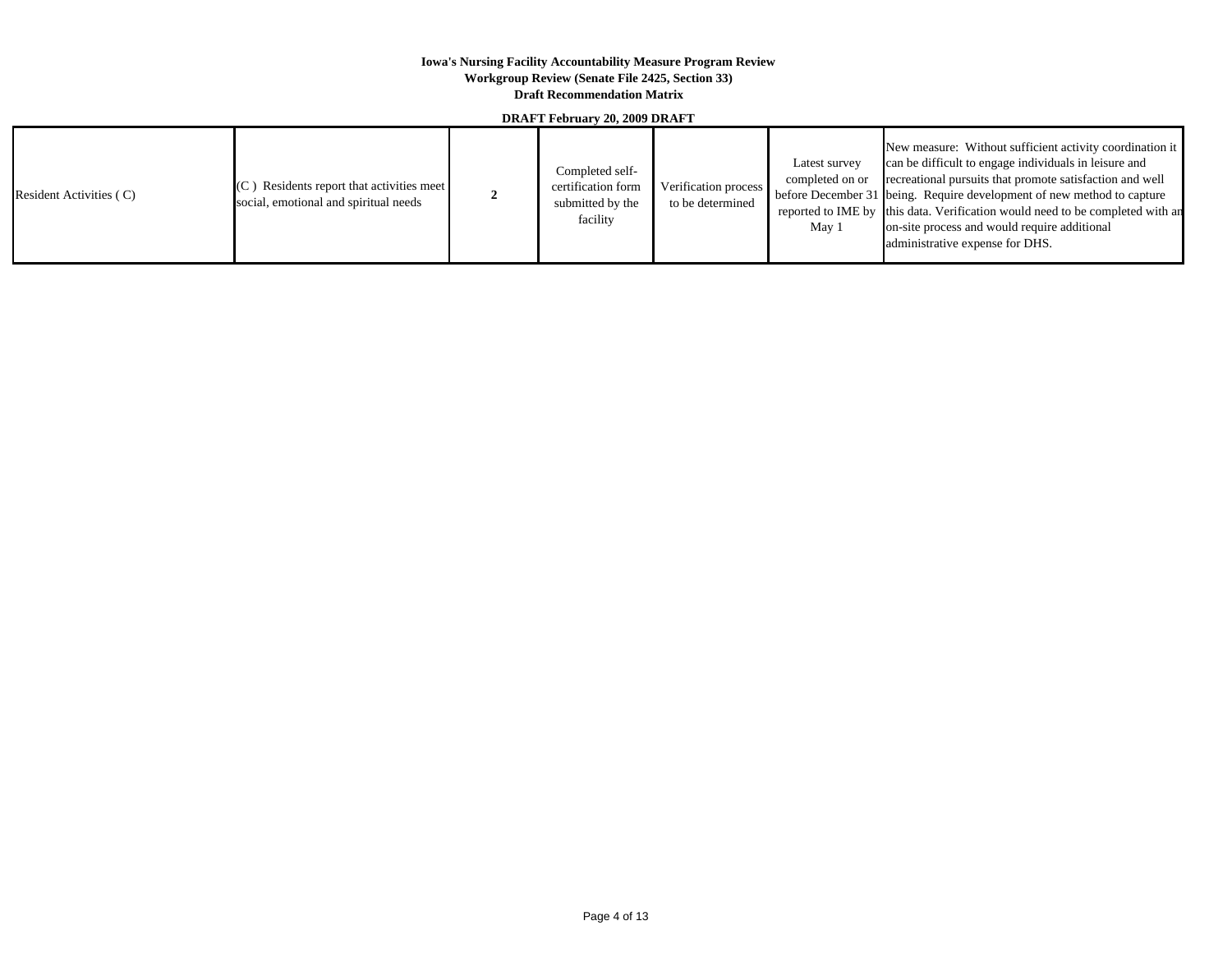#### **DRAFT February 20, 2009 DRAFT**

# **DOMAIN: QUALITY OF LIFE**

| <b>Measure</b>                                           | <b>Definition</b>                                                                                                                                                                                    | <b>Points awarded</b> | Data Source                                                           | Data verification                        | Data time frame                                                                                                                | <b>Comments</b>                                                                                                                                                                                            |
|----------------------------------------------------------|------------------------------------------------------------------------------------------------------------------------------------------------------------------------------------------------------|-----------------------|-----------------------------------------------------------------------|------------------------------------------|--------------------------------------------------------------------------------------------------------------------------------|------------------------------------------------------------------------------------------------------------------------------------------------------------------------------------------------------------|
| <b>Sub-Category: Person Directed Care</b><br>(continued) |                                                                                                                                                                                                      |                       |                                                                       |                                          |                                                                                                                                |                                                                                                                                                                                                            |
| Resident Choice (A)                                      | (A) Residents are allowed to set their<br>own schedules including what time to get<br>up and what time to go to bed                                                                                  | 1                     | Completed self-<br>certification form<br>submitted by the<br>facility | Verification process<br>to be determined | Latest survey<br>completed on or<br>before December 31<br>reported to IME by<br>May 1                                          | New measure; Require development of new method to<br>capture this data. Verification would need to be<br>completed with an on-site process and would require<br>additional administrative expense for DHS. |
| Resident Choice (B)                                      | (B) Residents have a choice of whether<br>to take a bath or shower, which days this<br>will happen and at what time it will be<br>done                                                               | $\overline{2}$        | Completed self-<br>certification form<br>submitted by the<br>facility | Verification process<br>to be determined | Latest survey<br>completed on or<br>before December 31<br>reported to IME by<br>May 1                                          | New measure; Require development of new method to<br>capture this data. Verification would need to be completed<br>with an on-site process and would require additional<br>administrative expense for DHS. |
| <b>Consistent Staffing</b>                               | The same staff works with the same<br>residents at least 70% of the time                                                                                                                             | $\overline{2}$        | Completed self-<br>certification form<br>submitted by the<br>facility | Verification process<br>to be determined | Latest survey<br>completed on or<br>before December 31<br>reported to IME by<br>May 1                                          | New measure; Require development of new method to<br>capture this data. Verification would need to be<br>completed with an on-site process and would require<br>additional administrative expense for DHS. |
| National Accreditation                                   | A nursing facility shall have CARF, or<br>another nationally recognized<br>accreditation, for the provision of person<br>directed care. Cannot get individual<br>points if accreditation is achieved | 13                    | Submission of<br>documentation of<br>accreditation                    | <b>IME</b>                               | Accreditation active<br>as of $12/31$ of the<br>year preceding the<br>establishment of the<br>Accountability<br>Measure Add-on | New Measure                                                                                                                                                                                                |
| Total points available this subcategory                  |                                                                                                                                                                                                      | 13                    |                                                                       |                                          |                                                                                                                                |                                                                                                                                                                                                            |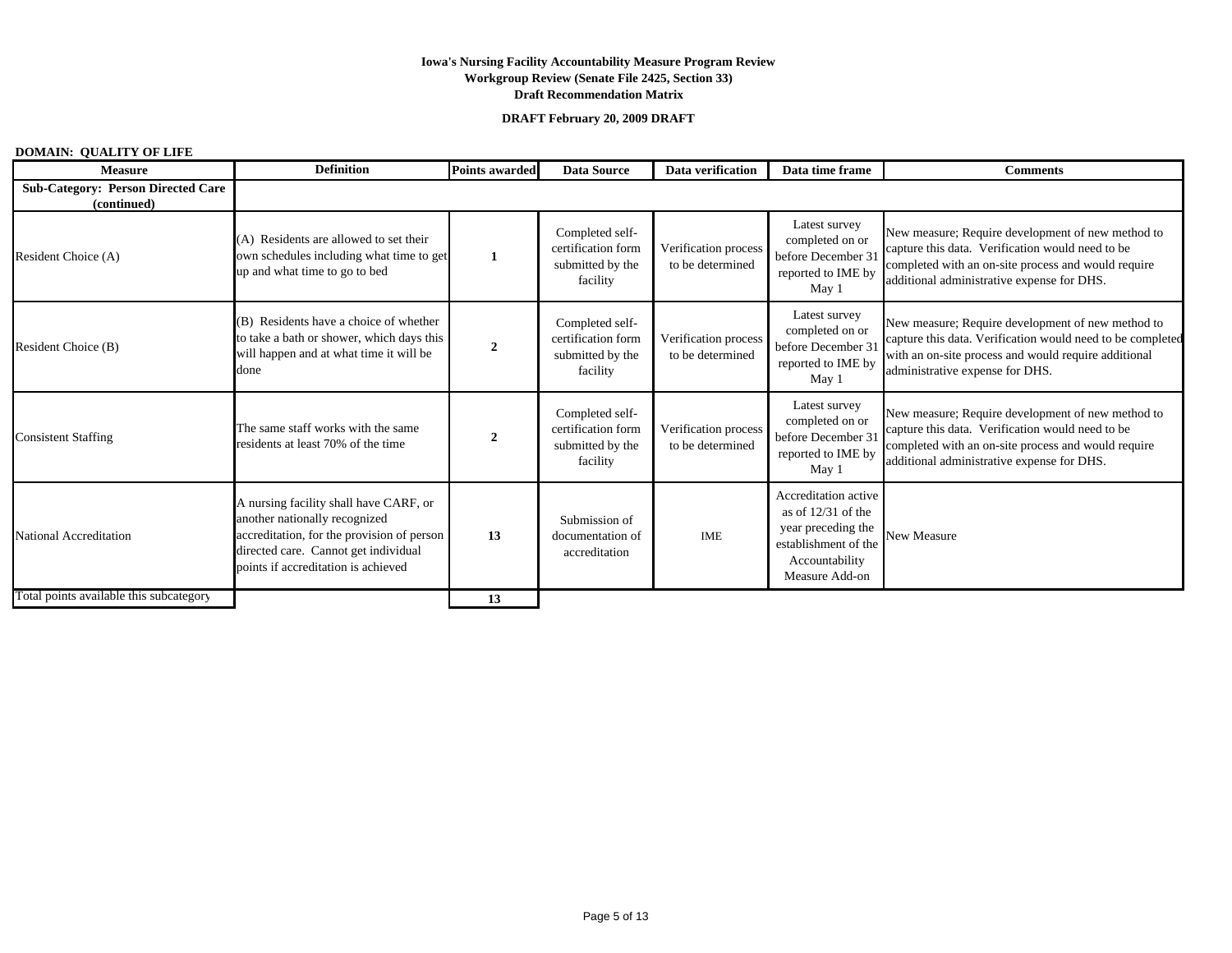**DRAFT February 20, 2009 DRAFT**

### **DOMAIN: QUALITY OF LIFE**

| <b>Measure</b>                             | <b>Definition</b>                                                                                                                                                                                                                                                                                  | <b>Points awarded</b> | <b>Data Source</b>                                                                                                                                                                   | Data verification                                                                                                                              | Data time frame                                                                                              | <b>Comments</b>                                                                                                                                                                                                                                                                                                                                                                        |
|--------------------------------------------|----------------------------------------------------------------------------------------------------------------------------------------------------------------------------------------------------------------------------------------------------------------------------------------------------|-----------------------|--------------------------------------------------------------------------------------------------------------------------------------------------------------------------------------|------------------------------------------------------------------------------------------------------------------------------------------------|--------------------------------------------------------------------------------------------------------------|----------------------------------------------------------------------------------------------------------------------------------------------------------------------------------------------------------------------------------------------------------------------------------------------------------------------------------------------------------------------------------------|
| <b>Sub-Category: Resident Satisfaction</b> |                                                                                                                                                                                                                                                                                                    |                       |                                                                                                                                                                                      |                                                                                                                                                |                                                                                                              |                                                                                                                                                                                                                                                                                                                                                                                        |
| Resident/Family Satisfaction survey        | Nursing facility administers on an annual<br>basis with results tabulated by an entity<br>external to the facility; must have<br>response rate of at least 35%; a summary<br>report must be made publicly available<br>along with the facility's state survey<br>results                           | 5                     | Any survey tool may<br>be used that is<br>developed,<br>recognized and<br>standardized by an<br>entity external to the<br>facility. The survey<br>process must also be<br>anonymous. | developed,<br>recognized and<br>standardized by an<br>entity external to the<br>facility, as evidenced<br>by documentation<br>submitted to IME | Survey tool must be Latest survey must be<br>to submit<br>documentation to<br>IME by April 1 of<br>each year | completed during the Modification of current Measure #4; allows points for<br>calendar year prior to completing a satisfaction survey without consideration to<br>each July 1; facility the results of the satisfaction. Desire to move to a<br>universal tool that will measure the results. Ensure the<br>survey responses do not identify a resident or family (kept<br>anonymous). |
| LTC Ombudsman                              | A nursing facility shall have 70% or more<br>of complaints resolved that are received<br>and investigated by the local or state<br>ombudsman                                                                                                                                                       | 5                     | Records of state and<br>local LTC<br>ombudsman                                                                                                                                       | <b>Iowa LTC</b><br>Ombudsman                                                                                                                   | Reported to IME by<br>LTC Ombudsman by<br>May 1 of each year                                                 | Modification of current Measure # 5. Measure timeframe<br>to be 15 month reporting period.                                                                                                                                                                                                                                                                                             |
| <b>Resident Advocate Committees</b>        | A nursing facility shall have an active<br>committee, minutes are received by LTC<br>Ombudsman at least quarterly and<br>meeting minutes contain comments from<br>residents-either positive or negative. If<br>comments are negative, evidence how the<br>facility worked to resolve the situation | $\overline{2}$        | Records of state and<br>local LTC<br>ombudsman                                                                                                                                       | Iowa LTC Ombudsman<br>as evidenced by<br>documentation<br>submitted by the facility                                                            | Reported to IME by<br>May 1 of each year                                                                     | LTC Ombudsman by Modification of current Measure #5                                                                                                                                                                                                                                                                                                                                    |
| Total points available this subcategory    |                                                                                                                                                                                                                                                                                                    | 12                    |                                                                                                                                                                                      |                                                                                                                                                |                                                                                                              |                                                                                                                                                                                                                                                                                                                                                                                        |
| <b>Total: Quality of Life</b>              |                                                                                                                                                                                                                                                                                                    | 25                    |                                                                                                                                                                                      |                                                                                                                                                |                                                                                                              |                                                                                                                                                                                                                                                                                                                                                                                        |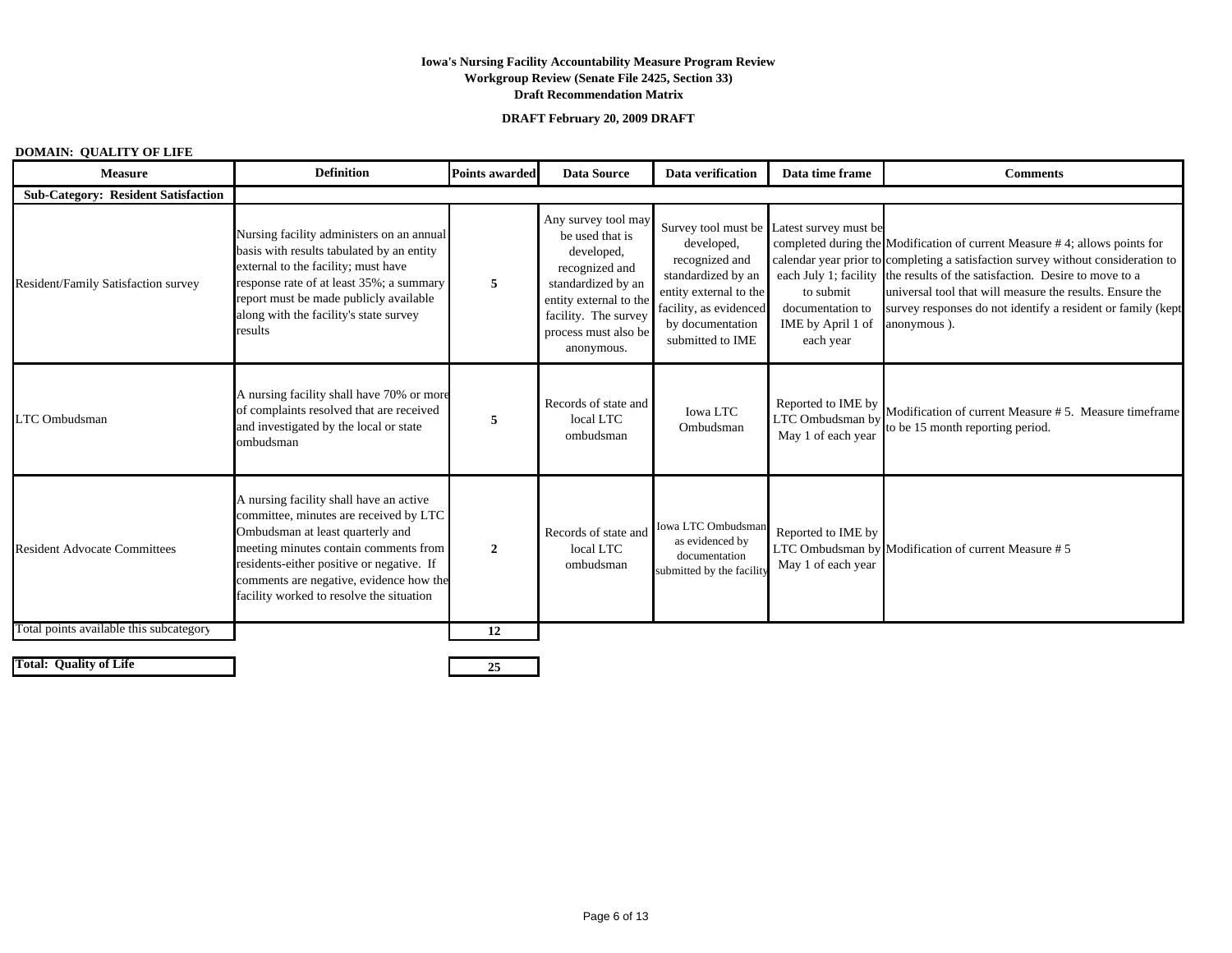**DRAFT February 20, 2009 DRAFT**

# **DOMAIN: QUALITY OF CARE**

| <b>Measure</b>                                                                                       | <b>Definition</b>                                                                                                                                                                                     | <b>Points awarded</b> | <b>Data Source</b>                  | Data verification | Data time frame                                                                                                 | <b>Comments</b>                                      |
|------------------------------------------------------------------------------------------------------|-------------------------------------------------------------------------------------------------------------------------------------------------------------------------------------------------------|-----------------------|-------------------------------------|-------------------|-----------------------------------------------------------------------------------------------------------------|------------------------------------------------------|
| <b>Sub-Category: Survey</b>                                                                          |                                                                                                                                                                                                       |                       |                                     |                   |                                                                                                                 |                                                      |
| Deficiency Free Survey (Cannot receive<br>points for both survey subcategory<br>measures)            | Facility shall be deficiency-free on the<br>latest annual state and federal licensing<br>and certification survey                                                                                     | <b>10</b>             | DIA furnish DHS<br>reports by May 1 | <b>DIA</b>        | Latest survey<br>completed on or<br>before December 31                                                          | Same as current Measure #1; higher weight for points |
| Regulatory Compliance with Survey<br>(Cannot receive points for both survey<br>subcategory measures) | Facility shall be in regulatory compliance<br>if no on-site revisit is required for<br>recertification surveys or for any<br>substantiated complaint investigations<br>during the measurement period. |                       | DIA furnish DHS<br>reports by May 1 | <b>DIA</b>        | Include any<br>recertification survey<br>or complaint<br>investigation<br>completed on or<br>before December 31 | Same as current Measure #2; higher weight for points |
| Total points available this subcategory                                                              |                                                                                                                                                                                                       | 10                    |                                     |                   |                                                                                                                 |                                                      |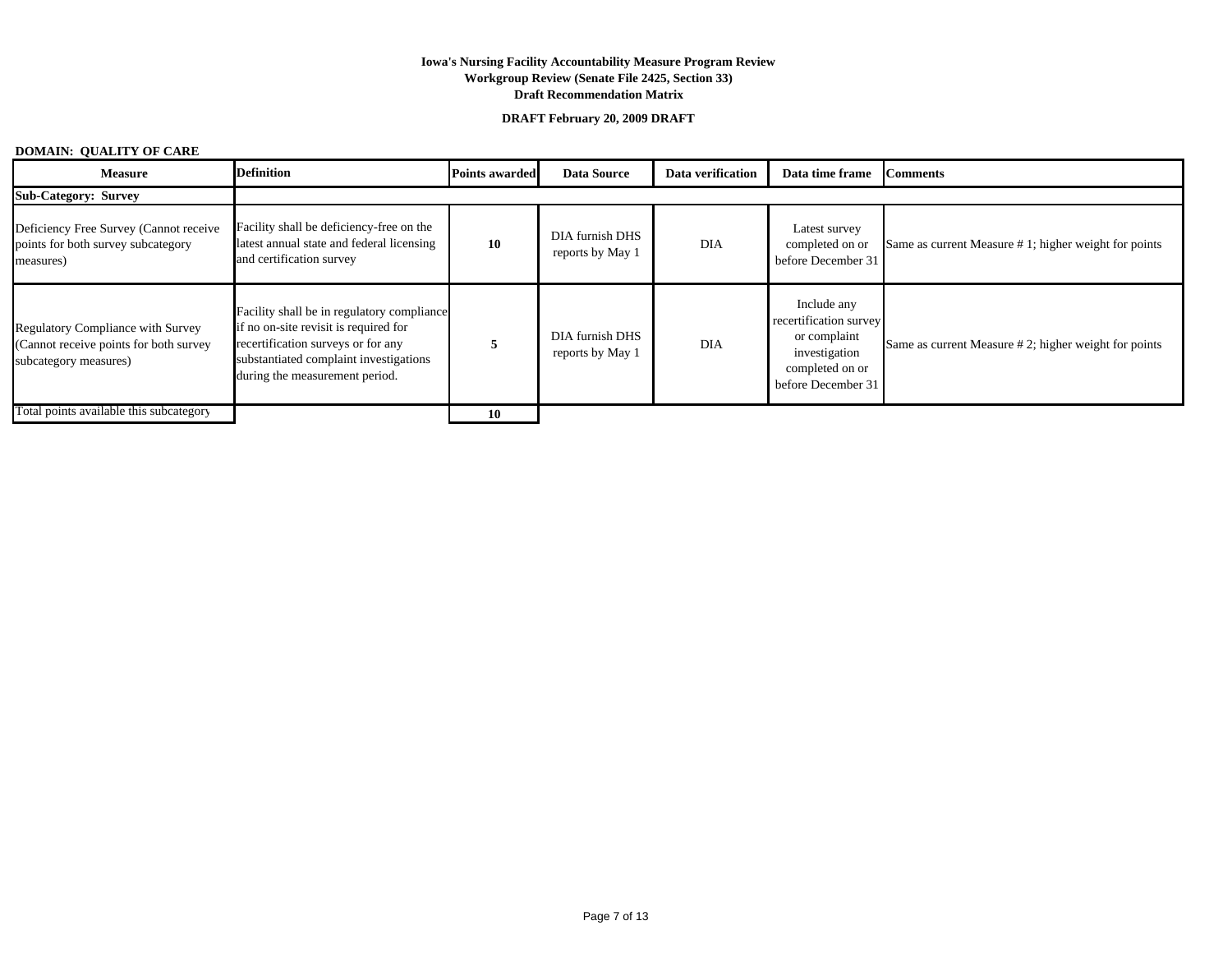**DRAFT February 20, 2009 DRAFT**

# **DOMAIN: QUALITY OF CARE**

| <b>Measure</b>                | <b>Definition</b>                                                                                                                                                                                                                                                                                                                                                                                                                                                                                                                           | <b>Points awarded</b>                                                                                                                                                                                                                     | <b>Data Source</b>                                  | Data verification | Data time frame                                                                       | <b>Comments</b>                                                                                                                                                                                                                                                                                                                                                                                                                                                                                                                      |
|-------------------------------|---------------------------------------------------------------------------------------------------------------------------------------------------------------------------------------------------------------------------------------------------------------------------------------------------------------------------------------------------------------------------------------------------------------------------------------------------------------------------------------------------------------------------------------------|-------------------------------------------------------------------------------------------------------------------------------------------------------------------------------------------------------------------------------------------|-----------------------------------------------------|-------------------|---------------------------------------------------------------------------------------|--------------------------------------------------------------------------------------------------------------------------------------------------------------------------------------------------------------------------------------------------------------------------------------------------------------------------------------------------------------------------------------------------------------------------------------------------------------------------------------------------------------------------------------|
| <b>Sub Category: Staffing</b> |                                                                                                                                                                                                                                                                                                                                                                                                                                                                                                                                             |                                                                                                                                                                                                                                           |                                                     |                   |                                                                                       |                                                                                                                                                                                                                                                                                                                                                                                                                                                                                                                                      |
| Nursing Hours Provided        | A nursing facility's per resident day nursing<br>hours are at or above 1/2 or 1 standard<br>deviation of the mean of per resident day<br>nursing hours for all facilities. Nursing hours<br>include those of RN, LPN, CNA, rehab<br>nurses and other contracted nursing services.<br>Nursing hours shall be normalized to remove<br>variations in staff hours associated with<br>lifferent levels of resident case mix. The<br>case-mix index used to normalize nursing<br>hours shall be the facility cost report period<br>case-mix index | 5 pts if case-mix<br>adjusted nursing<br>hours are above<br>mean plus $1/2$<br>standard deviation<br>or $10$ pts if<br>greater than mean<br>plus 1 standard<br>deviation.                                                                 | <b>Financial and Statistical</b><br>Report          | <b>IME</b>        | Latest Financial and<br>Statistical Report with a<br>FYE of December 31 o<br>earlier  | Same as current Measure $# 2$ ; modify percentile to<br>benchmark; In the future establish benchmarks to tie to<br>"best practices". For example, if current data were used<br>(cost report period ending 12/31/07), a facility with 3.89<br>through 4.23 of nursing hours would receive 5 pts; 4.24<br>hours or higher would receiev 10 pts. The new measure<br>will be designed to break-out data by position type. This<br>will allow the users of the data to see how front line CNA<br>staff compares with other facilty staff. |
| <b>Employee Turnover</b>      | A nursing facility shall have an employee<br>turnover rate at or below established<br>benchmarks identified in the "points<br>awarded" section                                                                                                                                                                                                                                                                                                                                                                                              | 5 pts if overall<br>employee<br>turnover is<br>between 40% and<br>50% and CNA<br>turnover is<br>55%. 10 pts if<br>overall employee<br>turnover is less<br>than or equal to<br>40% and CNA<br>turnover is less<br>than or equal to<br>45%. | between 45% and Financial and Statistical<br>Report | <b>IME</b>        | Latest Financial and<br>Statistical Report with a<br>FYE of December 31 of<br>earlier | Modification to current Measure #6 to measure turnover<br>rather than retention to be consistent with recent changes<br>to way data collected on cost report; Recommend to<br>reevaluate benchmarks periodically. This measure breaks<br>out the data by position type, and will allow the users of<br>the data to see how the front line CNA staff compares<br>with other facility staff.                                                                                                                                           |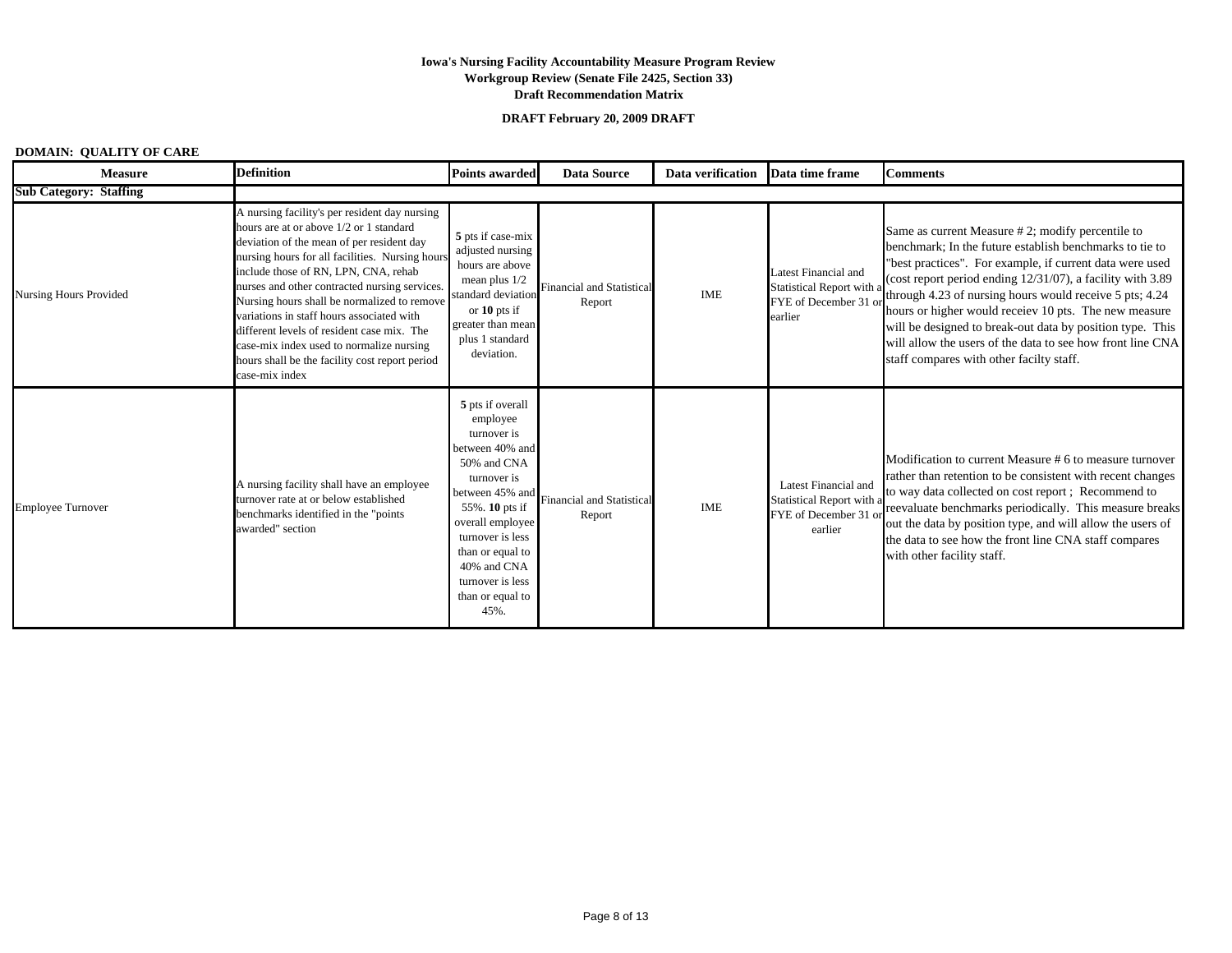**DRAFT February 20, 2009 DRAFT**

# **DOMAIN: QUALITY OF CARE**

| <b>Measure</b>                            | <b>Definition</b>                                                                                                                                                                                                                                                                                                                           | <b>Points awarded</b> | <b>Data Source</b>                                                                                                                                                                                                                       | Data verification                                                                                                                              | Data time frame                                                                                                                                               | <b>Comments</b>                                                                                                                                                                                                                                                                                                                                                                                                                                                                    |
|-------------------------------------------|---------------------------------------------------------------------------------------------------------------------------------------------------------------------------------------------------------------------------------------------------------------------------------------------------------------------------------------------|-----------------------|------------------------------------------------------------------------------------------------------------------------------------------------------------------------------------------------------------------------------------------|------------------------------------------------------------------------------------------------------------------------------------------------|---------------------------------------------------------------------------------------------------------------------------------------------------------------|------------------------------------------------------------------------------------------------------------------------------------------------------------------------------------------------------------------------------------------------------------------------------------------------------------------------------------------------------------------------------------------------------------------------------------------------------------------------------------|
| <b>Sub Category: Staffing (continued)</b> |                                                                                                                                                                                                                                                                                                                                             |                       |                                                                                                                                                                                                                                          |                                                                                                                                                |                                                                                                                                                               |                                                                                                                                                                                                                                                                                                                                                                                                                                                                                    |
| Staff education training and development  | A nursing facility shall provide staff<br>education, training and development at<br>25% above the basic requirements for<br>each position that requires continuing<br>education. The number of hours for these<br>programs must apply to at least 75% of<br>all staff of the facility, based upon<br>Administrator or Officer certification | 5                     | Financial and<br><b>Statistical Report</b>                                                                                                                                                                                               | <b>IME</b>                                                                                                                                     | Latest Financial and<br><b>Statistical Report</b><br>with a FYE of<br>December 31 or<br>earlier                                                               | New measure to recognize those providers that<br>substantially exceed the basic or regulatory requirements<br>for staff education, training and development. The<br>programs can be either in-house or through external<br>education courses. Would require modification to<br>Schedule H. The new measure will be designed to break-<br>out data by position type. This will allow the users of the<br>data to see how front line CNA staff compares with other<br>facilty staff. |
| <b>Staff Satisfaction Survey</b>          | Nursing facility administers on an annual<br>basis with results tabulated by an entity<br>external to the facility; must have<br>response rate of at least 35%; a summary<br>report must be made publicly available<br>along with the facility's state survey<br>results                                                                    | 5                     | Any survey tool may<br>be used that is<br>developed,<br>recognized and<br>standardized by an<br>entity external to the<br>facility. Tool must<br>identify worker job<br>classification. The<br>survey process must<br>also be anonymous. | developed,<br>recognized and<br>standardized by an<br>entity external to the<br>facility, as evidenced<br>by documentation<br>submitted to IME | Survey tool must be Latest survey must be<br>completed during the<br>each July 1; facility<br>to submit<br>documentation to<br>IME by April 1 of<br>each year | calendar year prior to New measure; Allows points for completing a satisfaction<br>survey without consideration to the results of the<br>satisfaction. Desire to move to a universal tool that will<br>measure the results                                                                                                                                                                                                                                                         |
| Total points available this subcategory   |                                                                                                                                                                                                                                                                                                                                             | 30                    |                                                                                                                                                                                                                                          |                                                                                                                                                |                                                                                                                                                               |                                                                                                                                                                                                                                                                                                                                                                                                                                                                                    |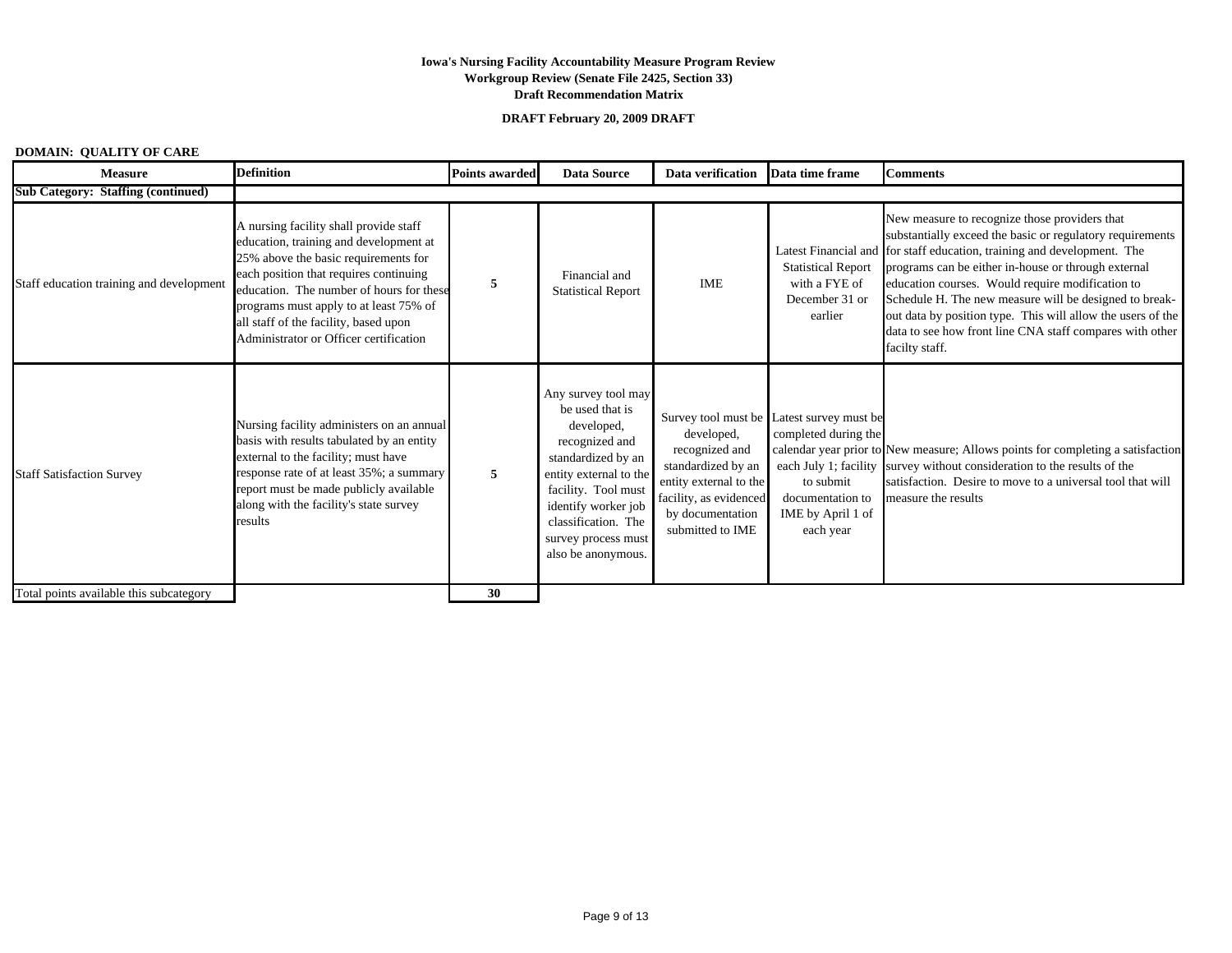**DRAFT February 20, 2009 DRAFT**

# **DOMAIN: QUALITY OF CARE**

| <b>Measure</b>                                                     | <b>Definition</b>                                                                                        | <b>Points awarded</b> | <b>Data Source</b>                                                  | Data verification | Data time frame                                                                    | <b>Comments</b>                                                                                                             |
|--------------------------------------------------------------------|----------------------------------------------------------------------------------------------------------|-----------------------|---------------------------------------------------------------------|-------------------|------------------------------------------------------------------------------------|-----------------------------------------------------------------------------------------------------------------------------|
| <b>Subcategory: Nationally Reported</b><br><b>Ouality Measures</b> |                                                                                                          |                       |                                                                     |                   |                                                                                    |                                                                                                                             |
| High Risk Pressure Ulcer                                           | A nursing facility shall have a high risk<br>pressure ulcer score of $X$ or $X$                          | 5 or 3                | <b>MDS</b> Data as<br>reported on Nursing<br>Home Compare<br>(NHQI) | <b>IME</b>        | Reporting period is<br>from October through<br>September of the<br>preceding year. | New measure; Recommended benchmarks yet to be<br>determined. Include language that addresses facility<br>outlier situations |
| <b>Physical Restraints</b>                                         | A nursing facility shall have a physical<br>restraints score of X or X                                   | 5 or 3                | <b>MDS</b> Data as<br>reported on Nursing<br>Home Compare<br>(NHQI) | <b>IME</b>        | Reporting period is<br>from October through<br>September of the<br>preceding year. | New measure; Recommended benchmarks yet to be<br>determined. Include language that addresses facility<br>outlier situations |
| Chronic Care Pain                                                  | A nursing facility shall have a chronic<br>care pain score of $X$ or $X$                                 | 5 or 3                | MDS Data as<br>reported on Nursing<br>Home Compare<br>(NHQI)        | <b>IME</b>        | Reporting period is<br>from October through<br>September of the<br>preceding year. | New measure; Recommended benchmarks yet to be<br>determined. Include language that addresses facility<br>outlier situations |
| High Achievement of Nationally Reported<br><b>Quality Measures</b> | For facilities receiving 12-15 points or 9-<br>11 points for the other 3 measures in this<br>subcategory | 4 or 2                | <b>MDS</b> Data as<br>reported on Nursing<br>Home Compare<br>(NHQI) | <b>IME</b>        | Reporting period is<br>from October through<br>September of the<br>preceding year. | New measure                                                                                                                 |
| Total points available this subcategory                            |                                                                                                          | 19                    |                                                                     |                   |                                                                                    |                                                                                                                             |

**Total: Quality of Care** 

 $59$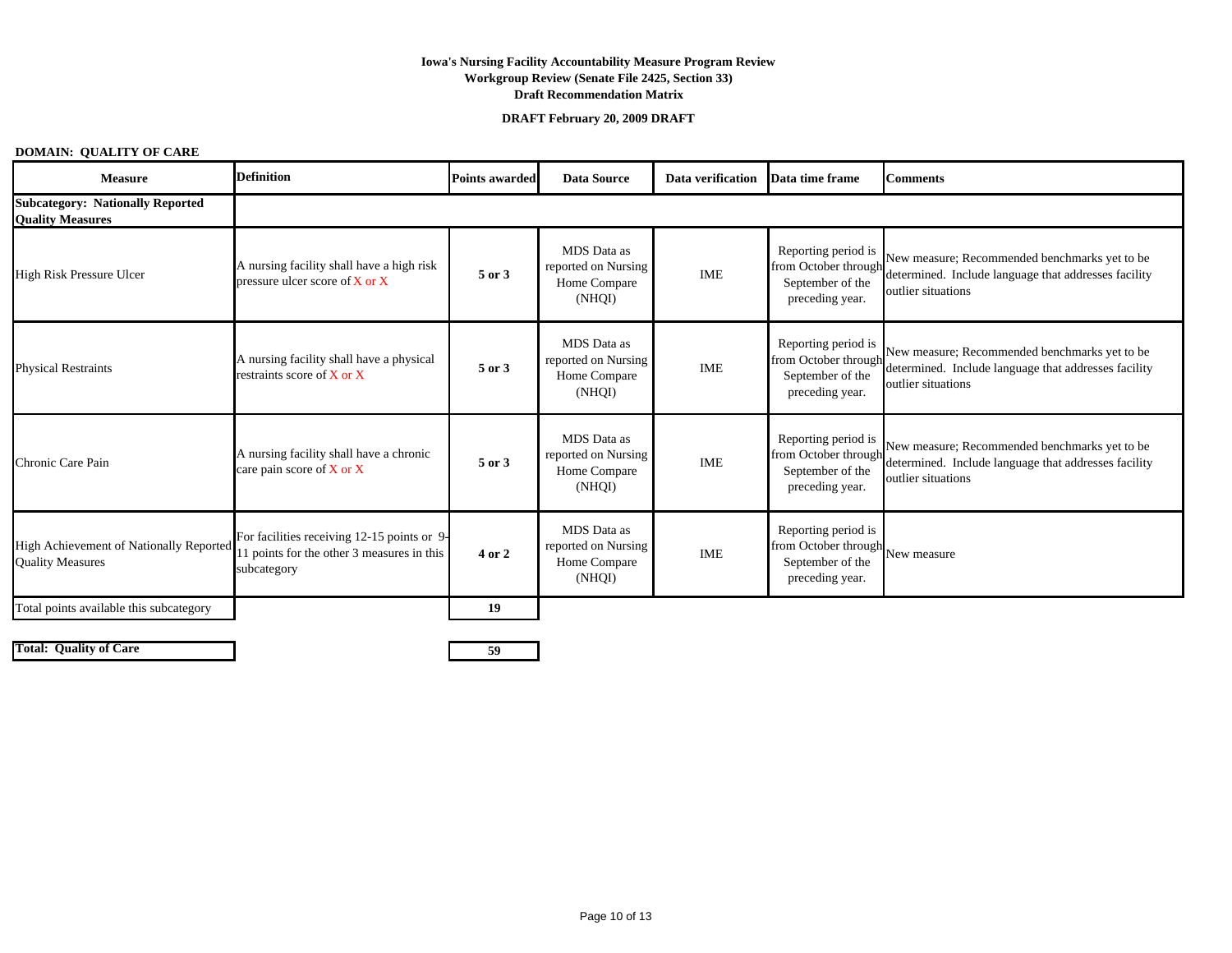**DRAFT February 20, 2009 DRAFT**

#### **DOMAIN: ACCESS**

| <b>Measure</b>                   | <b>Definition</b>                                                                                                                                                                                                    | <b>Points awarded</b>                                                                                                                                          | Data Source                                          | Data verification | Data time frame                                                         | Comments                                                                                                                                                                                                                                                                                                                                                                                                                                                                                                                                                        |
|----------------------------------|----------------------------------------------------------------------------------------------------------------------------------------------------------------------------------------------------------------------|----------------------------------------------------------------------------------------------------------------------------------------------------------------|------------------------------------------------------|-------------------|-------------------------------------------------------------------------|-----------------------------------------------------------------------------------------------------------------------------------------------------------------------------------------------------------------------------------------------------------------------------------------------------------------------------------------------------------------------------------------------------------------------------------------------------------------------------------------------------------------------------------------------------------------|
| Special Licensure Classification | Nursing facility unit shall be licensed for<br>the care of residents with chronic<br>confusion or a dementing illness (CCDI<br>unit)                                                                                 | $\overline{\mathbf{4}}$                                                                                                                                        | DIA furnishes DHS<br>report by May 1 of<br>each year | <b>DIA</b>        | December 31 of each<br>year                                             | Same as current Measure #9 with modification to higher<br>weighting. Desire to move to include facilities identified<br>to provide services to other special resident populations<br>(gero-psych, dialysis, bariatric, HCBS diversification) but<br>further research and development needed                                                                                                                                                                                                                                                                     |
| <b>High Medicaid Utilization</b> | Nursing facility shall have Medicaid<br>utilization at or above median plus 10%.<br>Medicaid utilization is determined by<br>dividing total nursing facility Medicaid<br>days by total nursing facility patient days | 3 pts if<br>Medicaid<br>utilization is<br>more than the<br>median plus<br>10% or 4 pts if<br>Medicaid<br>utilization is<br>more than the<br>median plus<br>20% | Financial and<br><b>Statistical Report</b>           | <b>IME</b>        | <b>Statistical Report</b><br>with a FYE of<br>December 31 or<br>earlier | Same as current Measure #10; modify percentile to<br>standard deviation of mean. For example, if current data<br>Latest Financial and were used (cost report period ending 12/31/07), a facility<br>with Medicaid utilization between 60 and 69% would<br>receive 3 points; if at 70% or higher would receive 4 pts;<br>The new measure will be designed to break-out data by<br>position type. This will allow the users of the data to see<br>how front line CNA staff compares with other facilty<br>staff. Recommend to reevaluate benchmarks periodically. |
| <b>Total: Access</b>             |                                                                                                                                                                                                                      | 8                                                                                                                                                              |                                                      |                   |                                                                         |                                                                                                                                                                                                                                                                                                                                                                                                                                                                                                                                                                 |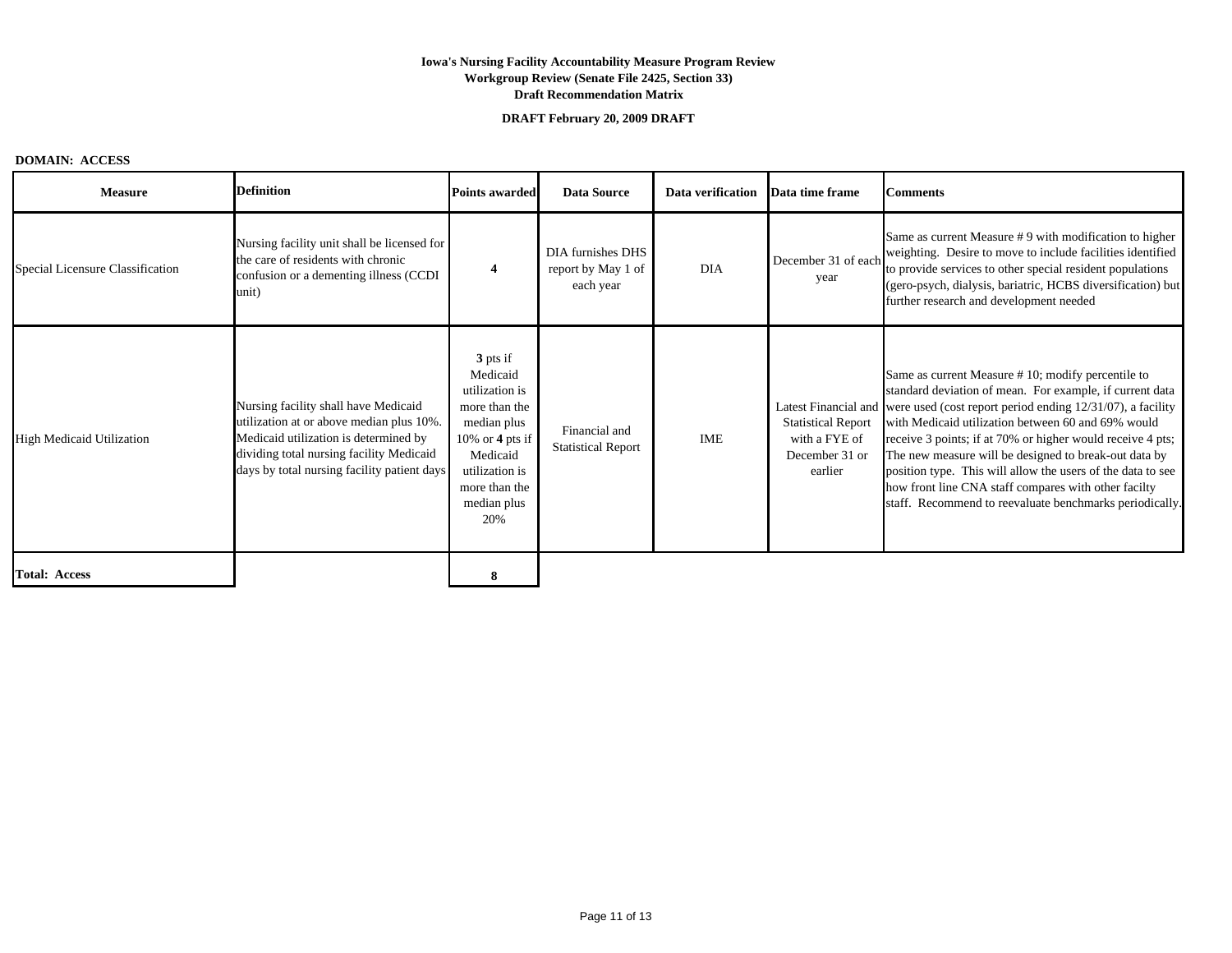**DRAFT February 20, 2009 DRAFT**

### **DOMAIN: EFFICIENCY**

| <b>Measure</b>             | <b>Definition</b>                                                                                                                                                                                                                                                                                 | <b>Points awarded</b>                                                                                                                                                                                                         | <b>Data Source</b>                         | Data verification | Data time frame                                                                                 | <b>Comments</b>                                                                                                                                                                                                                                                                                                                                                                                                                     |
|----------------------------|---------------------------------------------------------------------------------------------------------------------------------------------------------------------------------------------------------------------------------------------------------------------------------------------------|-------------------------------------------------------------------------------------------------------------------------------------------------------------------------------------------------------------------------------|--------------------------------------------|-------------------|-------------------------------------------------------------------------------------------------|-------------------------------------------------------------------------------------------------------------------------------------------------------------------------------------------------------------------------------------------------------------------------------------------------------------------------------------------------------------------------------------------------------------------------------------|
| <b>High Occupancy Rate</b> | A nursing facility shall have an<br>occupancy rate at or above 95%.<br>'Occupancy rate" is defined as the<br>percentage derived when dividing total<br>patient days based on census logs by total<br>bed days available based on the number<br>of authorized licensed beds within the<br>facility | $\overline{\mathbf{4}}$                                                                                                                                                                                                       | Financial and<br><b>Statistical Report</b> | <b>IME</b>        | Latest Financial and<br><b>Statistical Report</b><br>with a FYE of<br>December 31 or<br>earlier | Same as current Measure #7 with modification to<br>weighting                                                                                                                                                                                                                                                                                                                                                                        |
| Low Administrative Costs   | A nursing facility's percentage of<br>administrative costs to total allowable<br>costs shall be at or below 1/2 or 1<br>standard deviation of the mean<br>percentage of administrative costs for all<br>facilities                                                                                | 3 pts if<br>administrative<br>costs percentage<br>is less than the<br>mean less 1/2<br>standard<br>deviation or 4<br>pts if<br>administrative<br>costs percentage<br>is less than the<br>mean less 1<br>standard<br>deviation | Financial and<br><b>Statistical Report</b> | <b>IME</b>        | Latest Financial and<br><b>Statistical Report</b><br>with a FYE of<br>December 31 or<br>earlier | Same as current Measure #8 with modification to<br>weighting and modify percentile to standard deviation of<br>mean. For example, if current data were used (cost report<br>period ending 12/31/07), a facility with administrative<br>costs between 9.04% and 10.61% will receive 3 pts;<br>administrative costs equal to or lower than 9.03 % would<br>receieve 4 pts. Recommend to reevaluate benchmarks<br>periodically. Ensure |
| <b>Total: Efficiency</b>   |                                                                                                                                                                                                                                                                                                   | 8                                                                                                                                                                                                                             |                                            |                   |                                                                                                 |                                                                                                                                                                                                                                                                                                                                                                                                                                     |